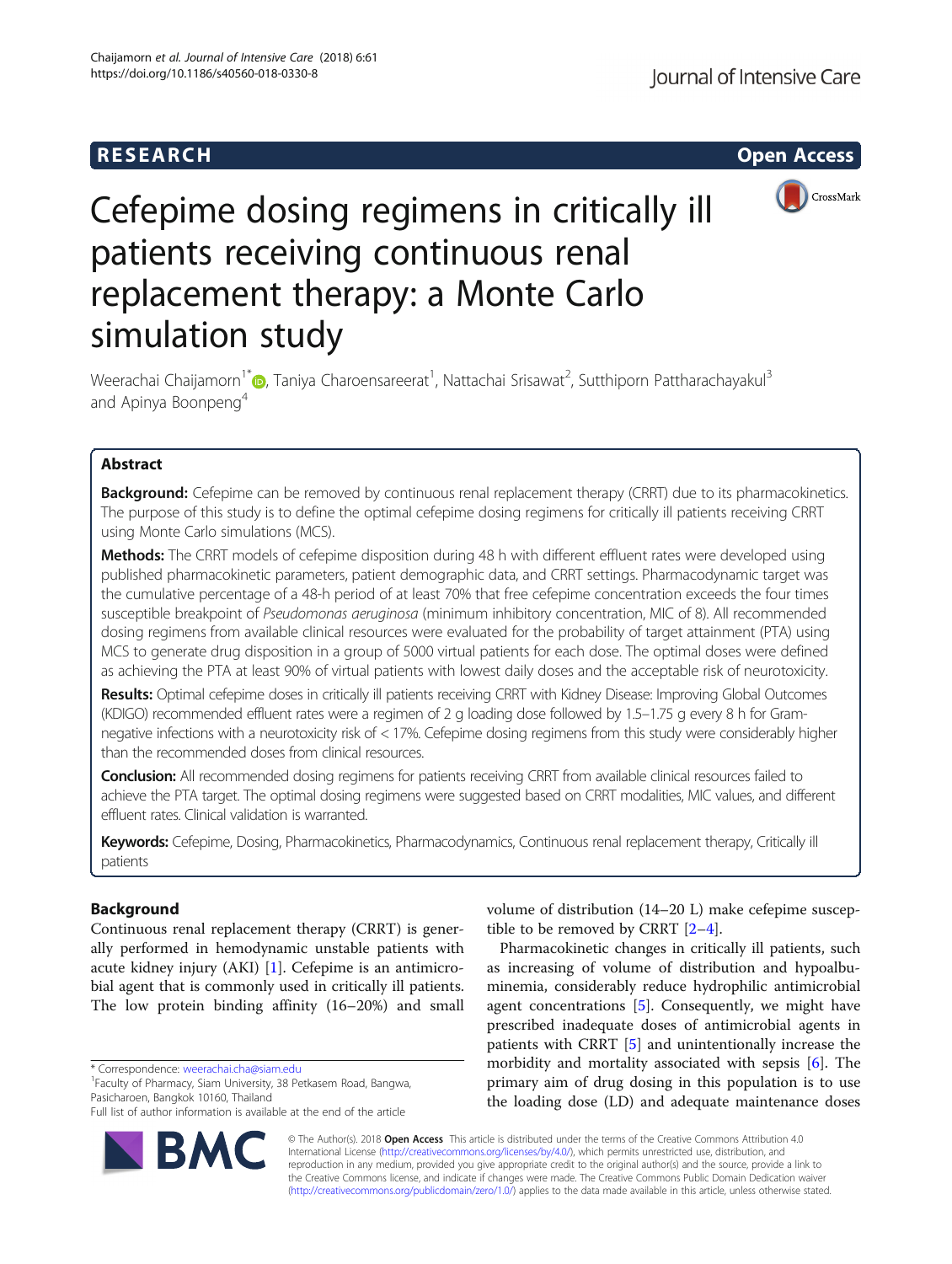<span id="page-1-0"></span>to attain pharmacokinetic and pharmacodynamic targets for maximizing antibacterial killing effect and therapeutic outcome [\[7](#page-9-0)].

Cefepime dosing recommendations in critically ill patients are based on previously published pharmacokinetic studies [\[2](#page-9-0), [5](#page-9-0), [8,](#page-9-0) [9\]](#page-10-0). Interestingly, Li and colleagues gathered and analyzed 64 published pharmacokinetic studies in patients receiving CRRT. They revealed that those studies did not completely report key pharmacokinetic parameters to calculate extracorporeal clearance and design drug dosing in patient with CRRT such as type of CRRT modalities, effluent rate, blood flow rate, and extraction coefficient [[10\]](#page-10-0). Some studies used old CRRT techniques or hemofilters and low effluent rates [[10\]](#page-10-0). Neurotoxicity from high cefepime concentrations in patients with reduced renal function has been reported [[11](#page-10-0)–[15](#page-10-0)].

Our study aimed to use the Monte Carlo simulation (MCS) technique to define the proper dosing of cefepime in AKI patients who require CRRT support.

# Methods

## Mathematical pharmacokinetic models

A literature search was performed using the following medical subject heading (MeSH) terms: (1) 'cefepime', (2) 'continuous renal replacement therapy' or 'continuous venovenous hemofiltration' or 'continuous venovenous hemodialysis', and (3) 'pharmacokinetics' and synonymous words in PubMed. EMBASE and EBSCO were searched with slightly different search terms due to differences of each database. All publications that entered the databases by 31 December 1990 were included. Two investigators (WC and TC) independently identified and evaluated studies for potential inclusion. We restricted our search to articles conducted in adult human subjects and critically ill subjects receiving CRRT. All publications focused on drug pharmacokinetics were gathered. We included only publications that reported all necessary pharmacokinetic parameters for calculation of cefepime dosing regimens. Any disagreement on inclusion was resolved by discussion between the two reviewers. We identified 50 publications, of which 6 were considered relevant and were evaluated [[8,](#page-9-0) [9,](#page-10-0) [16](#page-10-0)–[19](#page-10-0)]. All previously published pharmacokinetic studies of cefepime reported only basic pharmacokinetic parameters such as volume of distribution, total drug clearance, non-renal clearance, extraction coefficient, and elimination rate constant [[8,](#page-9-0) [9,](#page-10-0) [16](#page-10-0)–[19](#page-10-0)]. In addition, Carlier and colleagues revealed that a one-compartment pharmacokinetic model best fits to describe cefepime characteristics [[19\]](#page-10-0). Consequently, a one-compartment mathematical pharmacokinetic model with first-order elimination of acute kidney disease patients receiving CRRT was developed to predict cefepime disposition in 48 h of the initial

therapy. Assuming the patients were anuric, renal clearance applied in the model was 0 mL/min. Previously published cefepime pharmacokinetic parameters in critically ill patients  $[8, 9, 16-19]$  $[8, 9, 16-19]$  $[8, 9, 16-19]$  $[8, 9, 16-19]$  $[8, 9, 16-19]$  $[8, 9, 16-19]$  $[8, 9, 16-19]$  $[8, 9, 16-19]$  and related variability from critically ill patients receiving CRRT were gathered to create models of virtual patients with three modalities. Two thirds of patients in previously published studies were diagnosed as sepsis and septic shock and needed CRRT treatment. Different CRRT settings affect drug dosing [[20\]](#page-10-0), and no specific technique of CRRT modality for AKI management is recommended [[1\]](#page-9-0). The commonly used modalities consisted of continuous venovenous hemofiltration (CVVH) with pre-hemofilter dilution techniques, in which replacement fluid is added in blood before going through hemofilter and continuous venovenous hemodialysis (CVVHD) [\[20](#page-10-0)]. To construct realistic virtual patients, we added populationspecific correlation  $(r^2)$  between patient's body weight, non-renal clearance, and volume of distribution into the models. The lower limit of body weight was set at 40 kg assuming that the virtual patients are adult. In addition, body weights used in the models of virtual patients were obtained from an international database of the International Society of Nephrology (ISN)-funded prospective multicenter observational ongoing study of AKI epidemiology in Southeast Asia entitled The Epidemiology and Prognostic Factors for Mortality in Intensive Care Unit Patients with Acute Kidney Injury in Southeast Asia (SEA-AKI) [[21](#page-10-0)]. It enrolled 6644 critically ill patients from Thailand, Laos, and the Philippines. All described pharmacokinetic parameters are defined in Table 1.

Transmembrane drug clearance was calculated as multiplying effluent flow rate, dialysate  $(Q_d)$  and/or ultrafiltrate  $(Q<sub>uf</sub>)$  flow rate, by extraction coefficient that are sieving coefficient (SC) for hemofiltration and saturation coefficient (SA) for hemodialysis [\[20](#page-10-0)]. Total drug clearance was calculated from the summation of non-renal clearance and CRRT clearance. To calculate drug concentration profile in 48 h of initial therapy for evaluation of the probability of target attainment (PTA), elimination rate constant  $(k)$  was determined by total

Table 1 Parameters used in these models of virtual AKI patients receiving CRRT [\[14](#page-10-0)–[18\]](#page-10-0)

| Pharmacokinetic parameters<br>Mean $\pm$ SD (range limits) |                             |                             |
|------------------------------------------------------------|-----------------------------|-----------------------------|
|                                                            | Hemofiltration (HF)         | Hemodialysis (HD)           |
| Weight (kg)                                                | $60.72 \pm 14.5$ (40-230)   |                             |
| $V_d$ (L/kg)                                               | $0.5 \pm 0.23$ (0.21-1.11)  |                             |
| $CL_{NR}$ (mL/min)                                         | $24.33 \pm 11.25$ (13-44)   |                             |
| Free fraction                                              | $0.79 \pm 0.09$ (0.72-0.85) |                             |
| SC or SA                                                   | $0.79 \pm 0.15$ (0.47-0.92) | $0.77 \pm 0.09$ (0.65-0.97) |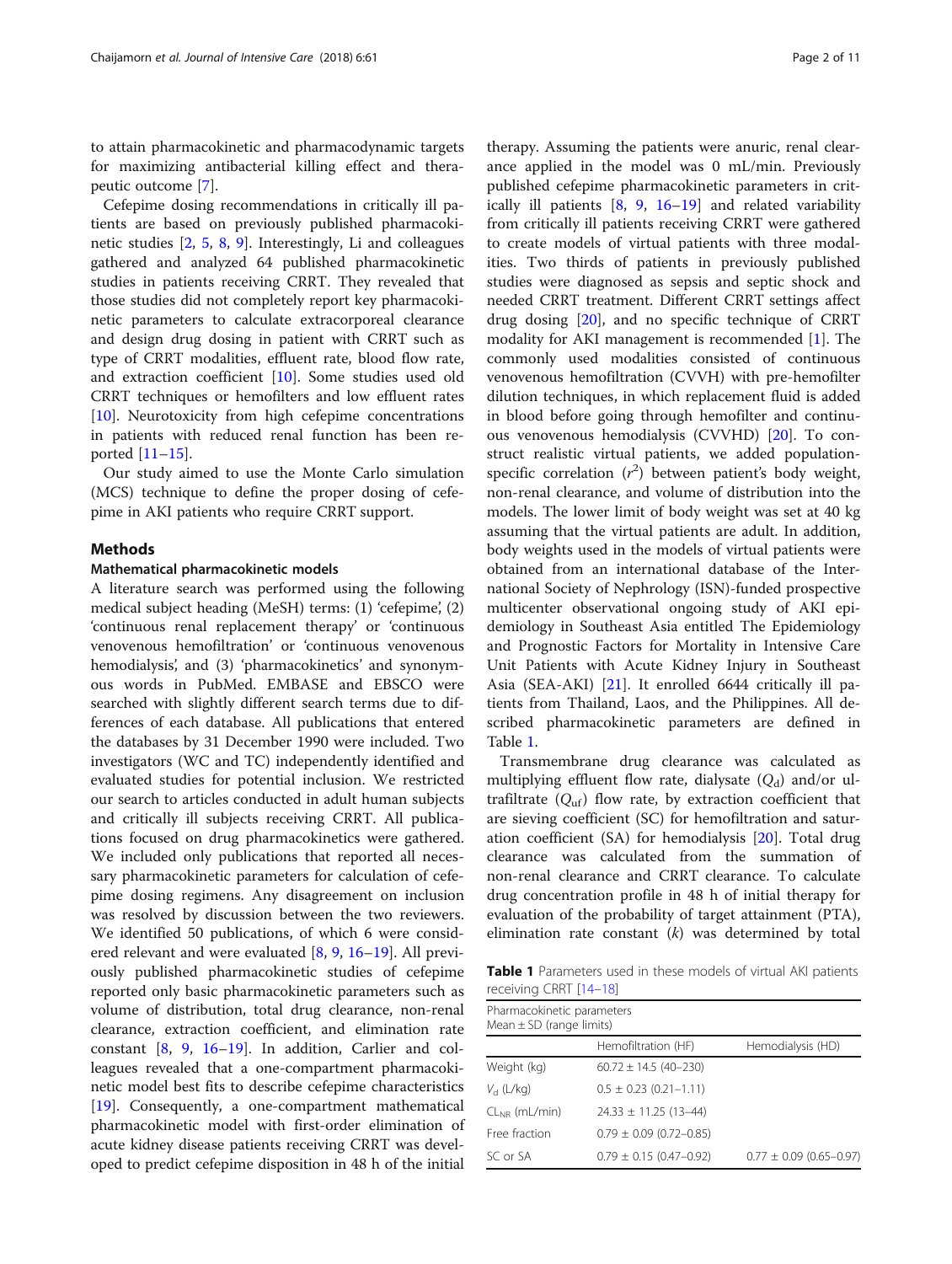drug clearance divided by volume of distribution. The k value was required to calculate drug concentration at a time. Blood flow rate  $(Q_{\text{blood}})$  for all settings was prescribed as 200 mL/min. The equations used in the models were defined as follows [\[20](#page-10-0)]:

 $CL_{HD} (L/h) = SA \times Q_d$  $CL_{HF(pre)}$   $(L/h) = SC \times Q_{uf} \times [Q_{plasma}/(Q_{plasma} +$ Qreplacement)]

 $k = (CL<sub>NR</sub> + CL<sub>HD</sub>)/V<sub>d</sub>$  $k = (CL<sub>NR</sub> + CL<sub>HF</sub>)/V<sub>d</sub>$ 

where  $CL_{HF}$  is the transmembrane clearance in hemofiltration,  $Q_{\text{plasma}}$  is the plasma flow rate  $(Q_{\text{plasma}} = Q_{\text{blood}} \times$  $(1 - \text{hematorit})$ , hematocrit is 30%,  $Q_{\text{replacement}}$  is the replacement fluid flow rate ( $Q_{\text{replacement}} = Q_{\text{uf}}$ ),  $CL_{HD}$  is the transmembrane clearance in hemodialysis,  $Q_d$  is the dialysate flow rate,  $k$  is the elimination rate constant,  $CL<sub>NR</sub>$  is the non-renal clearance, and  $V<sub>d</sub>$  is the volume of distribution.

Effluent rates were prescribed as Kidney Disease: Improving Global Outcomes (KDIGO) recommendation of 20–25 mL/kg/h [\[1](#page-9-0)]. A higher effluent rate of 35 mL/kg/ h was included in the models to reflect an average common effluent rate used in real-life practice or when high-volume CRRT is needed [\[22](#page-10-0)]. Moreover, lower effluent rates of 10–15 mL/kg/h were performed to aid cefepime dosing when low-volume CRRT was prescribed in some situations.

# Cefepime dosing recommendations

Cefepime dosing regimens from available drug dosing recommendations were evaluated in the models. The dosing regimens varied from 1 to 2 g every 12 h to 2 g loading dose followed by 1 g every 8 h or 2 g every 12 h [[23](#page-10-0)–[25\]](#page-10-0).

# Monte Carlo simulation and probability of target attainment

Following a previously published method [\[26](#page-10-0), [27](#page-10-0)], Monte Carlo simulation (Crystal Ball Classroom edition, Oracle) generates drug concentration-time profiles of a group of 5000 virtual patients for each dose to evaluate the PTA. PTA was predicted using pharmacodynamic target of the cumulative percentage of a 48-h period that free cefepime concentration exceeds the minimum inhibitory concentration (MIC) of Pseudomonas aeruginosa [[28](#page-10-0)]. Given that microbiological success (eradication or presumed eradication) was significantly associated with the proportion of the dosing interval in which cefepime concentration exceeded four times MIC [[29](#page-10-0)] and the cumulative percentage of free cefepime concentration needed to exceed the MIC, 70% coverage is required to achieve the maximal bactericidal effect [\[17](#page-10-0), [18](#page-10-0), [30\]](#page-10-0). In this study, at least 70% of the cumulative percentage of a 48-h period with four times MIC (70%  $f_{\text{S4MIC}}$ ) and susceptible breakpoint recommended by the Clinical Laboratory Standards Institute

(CLSI) [\[31\]](#page-10-0) for P. aeruginosa (8 mg/L) were applied in the models for the first 48 h of initial cefepime therapy. Owing to the differences of the MIC in various health care settings, we also used the MICs of 1, 2, and 4 mg/L in the models to define the optimal dosing regimens for each MIC in the study. The optimal doses were defined as achieving the PTA target of at least 90% of 5000 virtual patients with the lowest daily dose to emphasize cefepime efficacy and consider the risk of toxicity especially neurotoxicity as described below. Different cefepime dosing regimens including recommendations for critically ill patients were evaluated to define the optimal doses.

# Cefepime neurotoxicity

Neurotoxicity of cefepime, defined as confusion, hallucination, convulsion, seizure, and encephalopathy, has been noted in various studies. Most studies in patients with reduced renal function reported cefepime trough concentrations associated with neurotoxicity as an average of 76 (9–224) mg/L  $[11–15]$  $[11–15]$  $[11–15]$  $[11–15]$ . We used the concentration of 70 mg/L to be a threshold for expected neurotoxicity that could occur from cefepime in AKI patients receiving CRRT. All cefepime dosing regimens were evaluated for the possibility to develop neurotoxicity at 48-h trough concentration. The optimal doses were required to achieve a previously described target and had the lowest risk of occurring  $\geq$  70 mg/L of cefepime concentrations in drug concentration-time profiles of 5000 virtual patients for each regimen.

# Results

Characteristics of selected virtual patients who achieve the pharmacodynamic target with the optimal dosing regimens as described in the "[Methods](#page-1-0)" section were compared with input parameters from previously published studies and are shown in Table [2](#page-3-0).

Table [3](#page-4-0) summarizes the PTA results of selected cefepime dosing regimens for treating P. aeruginosa using MICs of 1, 2, 4, and 8 on the first 48 h of therapy. The probability of developing neurotoxicity of each regimen of two CRRT modalities and five different effluent rates was presented in Table [4](#page-7-0). Applying the aggressive target as CLSI recommended MIC breakpoint of 8 mg/L into the models, all recommended dosing regimens from clinical resources could not attain the targets with two different modalities. Considering efficacy from the PTA target and the probability of developing neurotoxicity, the regimen of 2 g loading dose followed by 1.5–1.75 g every 8 h achieved the aforementioned targets of > 90% for all CRRT settings with KDIGO recommended effluent rates in a range of  $20-25$  $20-25$  mL/kg/h (Table 5). In addition, the probability of neurotoxicity occurred when cefepime concentrations  $> 70$  mg/L at 48 h was approximately 0.06–17% (Table [4](#page-7-0)). The PTA of cefepime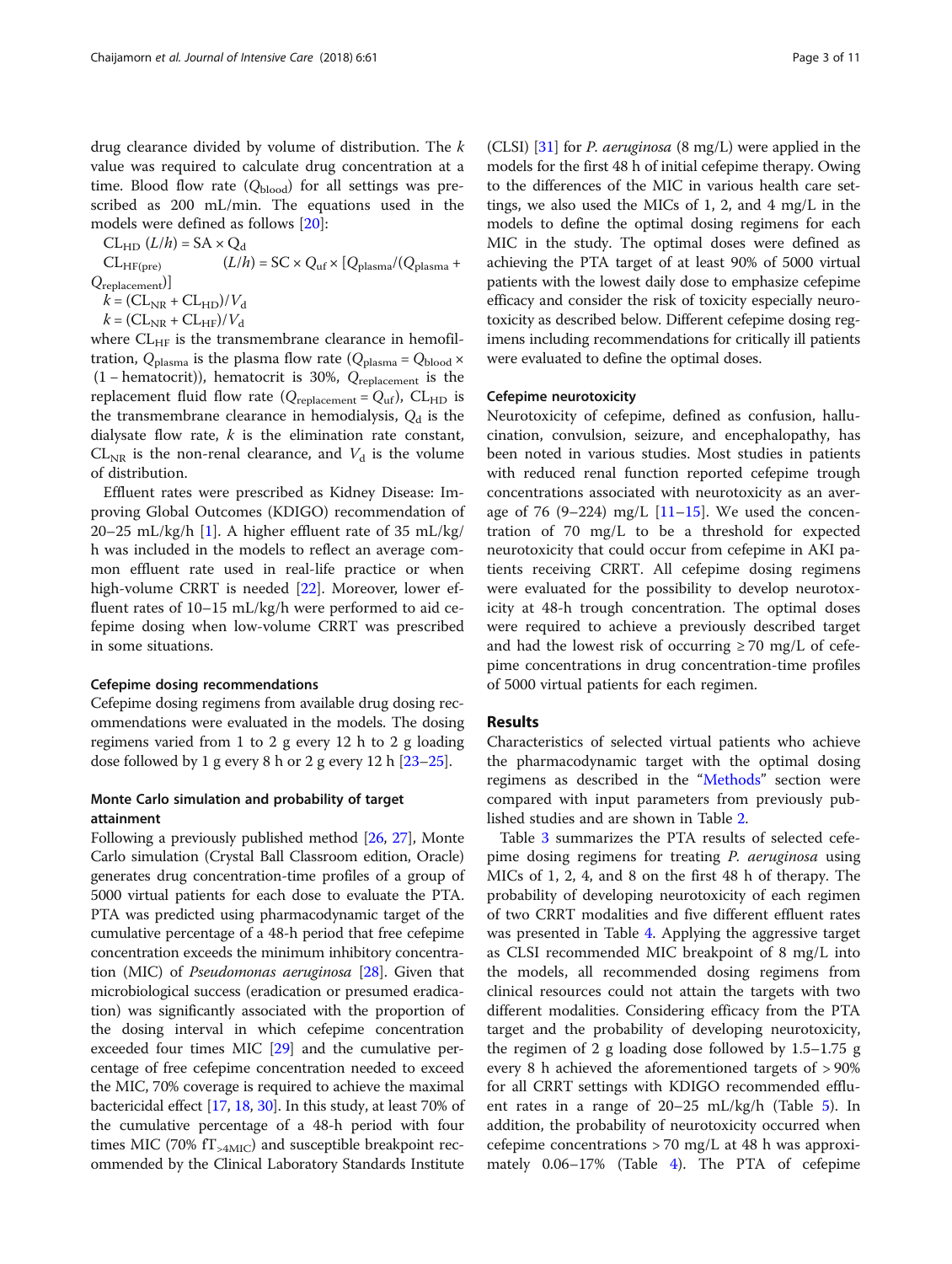| Pharmacokinetic<br>parameters | Literature-based values<br>(mean $\pm$ SD (range limits))<br>$(N = 37)$ | Simulation-based values<br>$(mean \pm SD (range limits))$<br>$(N = 5000)$ |
|-------------------------------|-------------------------------------------------------------------------|---------------------------------------------------------------------------|
| Weight (kg)                   | $60.72 \pm 14.5$ (40-230)                                               | $61.88 \pm 13.77$ (40.01-142.22)                                          |
| $V_d$ (L/kg)                  | $0.5 \pm 0.23$ (0.21-1.11)                                              | $0.49 \pm 0.19$ (0.21-1.11)                                               |
| $CL_{NR}$ (mL/min)            | $24.33 \pm 11.25$ (13-44)                                               | $24.21 \pm 7.63$ (13.00-43.99)                                            |
| Free fraction                 | $0.79 \pm 0.09$ (0.72-0.85)                                             | $0.78 \pm 0.04$ (0.72-0.85)                                               |
| <b>SC</b>                     | $0.79 \pm 0.15$ (0.47-0.92)                                             | $0.74 \pm 0.10$ (0.47-0.92)                                               |
| <b>SA</b>                     | $0.77 \pm 0.09$ (0.65-0.97)                                             | $0.78 \pm 0.07$ (0.65-0.97)                                               |

<span id="page-3-0"></span>Table 2 Virtual patient characteristics compared with input pharmacokinetic parameters from published cefepime studies

regimens according to various MICs, effluent rates, and CRRT modalities is presented in Table [3](#page-4-0). The recommendations of cefepime regimens for critically ill patients receiving three different CRRT modalities, effluent rates, and various MICs are shown in Table [5](#page-8-0).

If greater effluent rates such as 35 mL/kg/h are required, the cefepime dosing regimen for P. aeruginosa infection (MIC of 8 mg/L) using the aggressive pharmacodynamic target was 2 g LD followed by 1.75–2 g every 8 h with a higher risk of cefepime-induced neurotoxicity  $(\leq 33\%)$  (Tables [4](#page-7-0) and [5](#page-8-0)). When CRRT with lower effluent rates of 10–15 mL/kg/h was prescribed, the cefepime dosing regimen of 1.75 g loading dose followed by 1.5 g every 8 h was needed to achieve the aggressive target for P. aeruginosa infection (MIC of 8 mg/L) (Table [4](#page-7-0)). Fig-ure [1](#page-8-0) illustrates the PTA at 70%  $f_{\text{MIC}}$  (MIC of 8 mg/ L) for selected cefepime dosing regimens of CVVHD with an effluent rate of 25 mL/kg/h.

# **Discussion**

This is the first simulation study applying MCS technique to evaluate cefepime dosing regimens for management of P. aeruginosa infection in critically ill patients. Pharmacokinetic parameters collected from previously published studies [\[8,](#page-9-0) [9,](#page-10-0) [16](#page-10-0)–[19](#page-10-0)], body weights as described in the "[Methods](#page-1-0)" section, and CRRT settings with five different effluent rates (10, 15, 20, 25, and 35 mL/kg/h) [[1](#page-9-0), [22](#page-10-0)] were incorporated into the models to predict cefepime disposition in critically ill patients receiving CRRT for 48 h. Moreover, correlations between used pharmacokinetic parameters were applied in the models to create population-specific virtual patients. As shown in Table 2, this study showed that MCS technique created virtual patient pharmacokinetics that were similar to which parameters gathered from previous studies. This technique therefore could be an effective tool to build realistic patients and guide drug dosing regimens in various groups of patients, especially this population.

The pharmacodynamic target of 70%  $f_{\text{S4MIC}}$  was associated with maximum bactericidal effects [\[17,](#page-10-0) [18,](#page-10-0) [30](#page-10-0)]. Given the results from Tam and colleagues, bactericidal activity of cefepime is optimized at concentrations approximately four times MIC [[29\]](#page-10-0). We decided to apply aggressive target as 70%  $f_{\text{S4MIC}}$  in the models as aforementioned in the "[Methods](#page-1-0)" section. However, using the aggressive target could lead to excessive drug dosages with the risk of cefepime-induced neurotoxicity. Clinical monitoring of cefepime adverse reactions should be concerned.

This study revealed that the regimen of 2 g loading dose followed by 1.5–1.75 g every 8 h achieved the PTA target for P. aeruginosa (MIC of 8 mg/L) with two different modalities in  $\geq 90\%$  of virtual patients receiving CRRT with KDIGO recommended effluent rate of 20– 25 mL/kg/h. The expected neurotoxicity risk occurred with the suggested regimen from our simulations were in a range of 0.06–17% according to the effluent rates and CRRT modalities (Table [4\)](#page-7-0). Clinical monitoring of cefepime-induced neurotoxicity is needed when the recommended cefepime dosing regimen is prescribed. Notably, no clinical recommended regimens exceeded the PTA target of *P. aeruginosa*. It was aligned with the results from Seyler et al. that they used the pharmacodynamic target of 70%  $f_{\text{MIC}}(8 \text{ mg/L})$  which was 32 mg/ L as we applied in this study for P. aeruginosa. They revealed that the recommended doses of cefepime could not achieve the target for critically ill patients with CRRT for the first 48 h  $(0\%$  PTA) [\[18\]](#page-10-0). Moreover, dosing regimens for P. aeruginosa infection were different depending on MICs used in the simulations (Table [5](#page-8-0)). It explained that cefepime dosing regimens were associated with local MIC values in each setting.

The pharmacokinetic changes of hydrophilic drugs in critically ill patients such as increased volume of distribution due to fluid accumulation, decreased protein binding and metabolism can cause lower drug concentrations especially when conventional dosing regimens were used [[5\]](#page-9-0). The cefepime volume of distribution gathered from critically ill patients and used in this study was approximately 30 L  $(0.5 \pm 0.23 \text{ L/kg})$ . The value was larger than that reported in normal population  $(4-20 \text{ L})$   $[2-4]$  $[2-4]$  $[2-4]$ . As volume of distribution is taken into account in a mathematical equation of drug clearance as  $CL = k \times V_d$ , it affects drug clearance and the probability of target attainment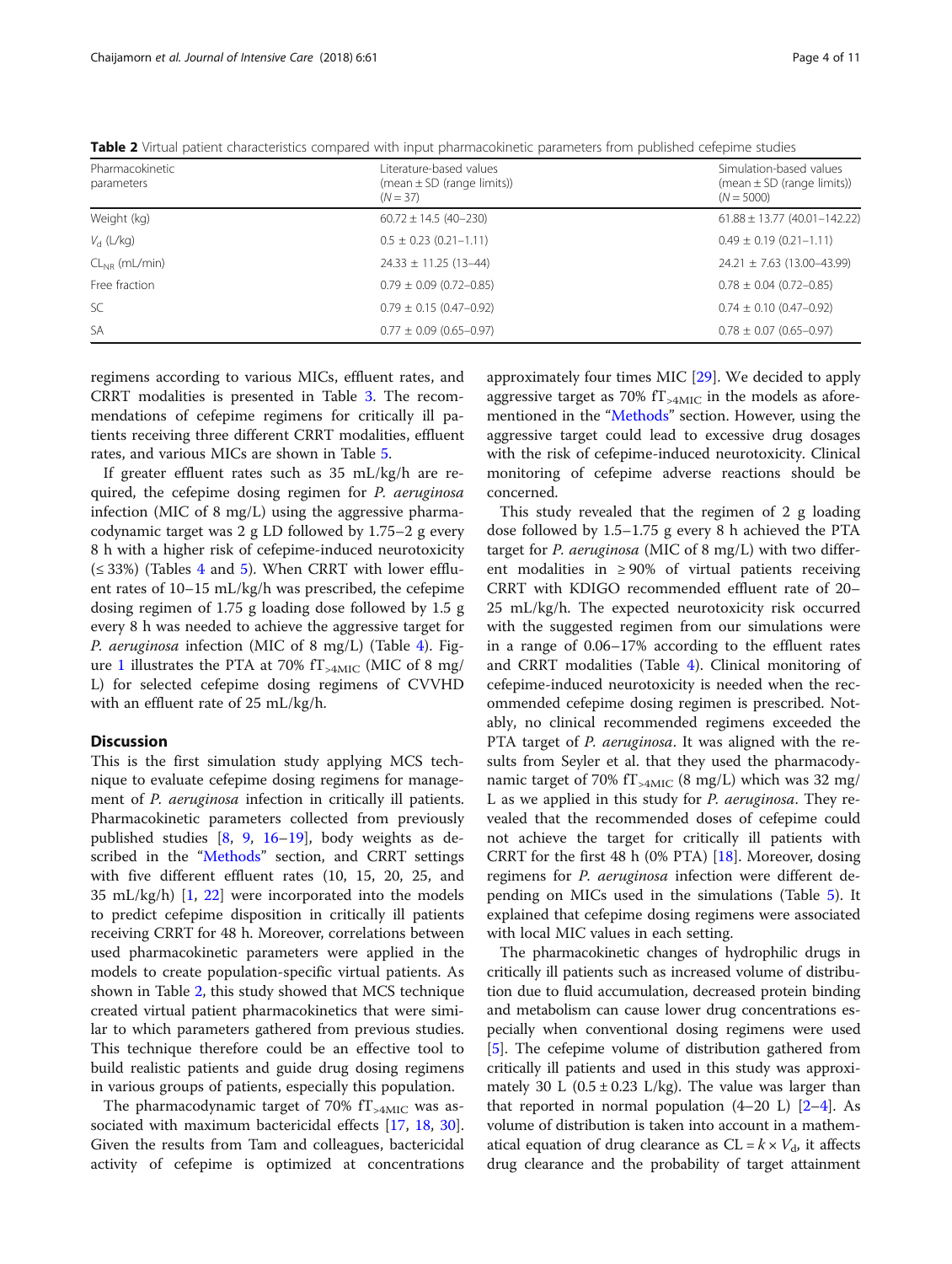| ׇ֚֚֬֓֕֓֡֬֝֬֝֬                                       |  |
|-----------------------------------------------------|--|
|                                                     |  |
|                                                     |  |
|                                                     |  |
| l                                                   |  |
|                                                     |  |
|                                                     |  |
|                                                     |  |
|                                                     |  |
|                                                     |  |
|                                                     |  |
|                                                     |  |
|                                                     |  |
|                                                     |  |
|                                                     |  |
|                                                     |  |
|                                                     |  |
|                                                     |  |
|                                                     |  |
|                                                     |  |
|                                                     |  |
|                                                     |  |
|                                                     |  |
|                                                     |  |
|                                                     |  |
|                                                     |  |
|                                                     |  |
|                                                     |  |
|                                                     |  |
|                                                     |  |
|                                                     |  |
|                                                     |  |
| $\frac{1}{2}$                                       |  |
|                                                     |  |
| $\overline{a}$                                      |  |
| $\overline{\phantom{a}}$                            |  |
|                                                     |  |
|                                                     |  |
|                                                     |  |
|                                                     |  |
|                                                     |  |
|                                                     |  |
|                                                     |  |
| l                                                   |  |
|                                                     |  |
|                                                     |  |
|                                                     |  |
|                                                     |  |
|                                                     |  |
| j<br>I                                              |  |
| j<br>֖֖֧ׅׅ֚֚֚֚֚֚֚֚֚֚֚֚֚֚֚֚֚֚֚֚֚֚֚֚֚֡֝֝֝֝֝֝֬֓֡֞<br>) |  |
| I<br>J                                              |  |
|                                                     |  |
|                                                     |  |
| Ī                                                   |  |
| j<br>$\overline{\phantom{a}}$                       |  |
|                                                     |  |
|                                                     |  |
|                                                     |  |
|                                                     |  |
| ׇ֬֕<br>ׇ֚֘֡                                         |  |
|                                                     |  |
| j<br>٢<br>j                                         |  |
|                                                     |  |
|                                                     |  |
| ١                                                   |  |
|                                                     |  |
| ١                                                   |  |
|                                                     |  |
|                                                     |  |
|                                                     |  |
|                                                     |  |
| į<br>J<br>Ĵ                                         |  |
| ā<br>t<br>j                                         |  |
| j<br>j                                              |  |
| ī                                                   |  |
|                                                     |  |
|                                                     |  |
|                                                     |  |
|                                                     |  |
|                                                     |  |
|                                                     |  |
|                                                     |  |
| j                                                   |  |
|                                                     |  |
|                                                     |  |
| ١                                                   |  |
|                                                     |  |
|                                                     |  |
|                                                     |  |
|                                                     |  |
| $\frac{1}{2}$                                       |  |
|                                                     |  |
|                                                     |  |
|                                                     |  |
| l                                                   |  |

<span id="page-4-0"></span>

| Table 3 PTAs of all recommended cefepime dosing regimens for Gram-negative infections in two CRRT modalities with different effluent rates and various MICs<br>Cefepime | Pre-dilution CVVH  |                     |        |       |          | CVVHD              |                          |        |       |                   |
|-------------------------------------------------------------------------------------------------------------------------------------------------------------------------|--------------------|---------------------|--------|-------|----------|--------------------|--------------------------|--------|-------|-------------------|
| regimen<br>dosing                                                                                                                                                       | Effluent           | PTA (%)             |        |       |          | Effluent           | PTA (%)                  |        |       |                   |
|                                                                                                                                                                         | rates<br>(mL/kg/h) | $($ mg/L)<br>$\leq$ |        |       |          | (mL/kg/h)<br>rates | (mg/L)<br>$\leq$         |        |       |                   |
|                                                                                                                                                                         |                    |                     | $\sim$ | 4     | $\infty$ |                    |                          | $\sim$ | 4     | $\infty$          |
| 250 mg Q8H                                                                                                                                                              | $\supseteq$        | 98.62               | 53.10  | 0.22  | 0.00     | $\supseteq$        | 98.64                    | 49.90  | 0.04  | 0.00              |
|                                                                                                                                                                         | $\frac{5}{1}$      | 98.50               | 43.78  | 0.02  | 0.00     | $\overline{1}$     | 98.46                    | 40.86  | 0.00  | 0.00              |
|                                                                                                                                                                         | $\gtrsim$          | 98.02               | 36.10  | 0.00  | 0.00     | 20                 | 97.68                    | 29.3   | 0.00  | 0.00              |
|                                                                                                                                                                         | 25                 | 98.12               | 27.06  | 0.00  | 0.00     | 25                 | 96.52                    | 16.58  | 0.00  | 0.00              |
|                                                                                                                                                                         | 35                 | 96.42               | 13.72  | 0.00  | 600      | 35                 | 91.62                    | 3.52   | 0.00  | $\frac{8}{2}$     |
| 750 mg LD then<br>500 mg Q12H                                                                                                                                           | $\supseteq$        | 100                 | 95.24  | 20.88 | 0.00     | $\supseteq$        | 99.98                    | 94.42  | 17.96 | $\rm{SO}$         |
|                                                                                                                                                                         | $\overline{5}$     | 100                 | 91.44  | 11.00 | 0.00     | $\frac{5}{1}$      | 99.98                    | 89.06  | 8.12  | 0.00              |
|                                                                                                                                                                         | $\gtrsim$          | 99.96               | 86.86  | 5.12  | 0.00     | 20                 | 99.88                    | 80.80  | 1.54  | 0.00              |
|                                                                                                                                                                         | 25                 | 99.80               | 81.28  | 1.64  | 0.00     | 25                 | 99.52                    | 71.46  | 0.14  | 0.00              |
|                                                                                                                                                                         | 35                 | 99.38               | 66.48  | 0.10  | 600      | 35                 | 98.72                    | 42.06  | 0.00  | $\rm_{0.00}$      |
| 1 g LD then 500 mg<br>Q12H                                                                                                                                              | $\supseteq$        | 100                 | 98.42  | 38.36 | 0.00     | $\supseteq$        | 100                      | 98.02  | 33.30 | 600               |
|                                                                                                                                                                         | $\frac{5}{1}$      | 99.96               | 96.88  | 25.34 | 0.00     | $\frac{1}{1}$      | 99.98                    | 95.60  | 18.52 | $\rm{SO}$         |
|                                                                                                                                                                         | $\geqslant$        | 99.96               | 94.00  | 14.22 | 0.00     | 20                 | 99.86                    | 90.26  | 7.24  | 0.00              |
|                                                                                                                                                                         | 25                 | 99.90               | 90.24  | 6.86  | 0.00     | 25                 | 99.84                    | 83.04  | 1.96  | 0.00              |
|                                                                                                                                                                         | 35                 | 99.74               | 80.30  | 100   | 0.00     | 35                 | 99.08                    | 58.44  | 0.04  | 0.00              |
| 750 mg Q12H                                                                                                                                                             | $\supseteq$        | 100                 | 99.30  | 51.16 | 0.06     | $\supseteq$        | 100                      | 99.18  | 47.34 | $\rm_{0.00}$      |
|                                                                                                                                                                         | $\overline{5}$     | 100                 | 98.70  | 38.72 | 0.00     | $\frac{5}{1}$      | $\overline{100}$         | 98.36  | 33.6  | $\frac{8}{2}$     |
|                                                                                                                                                                         | $\gtrsim$          | 100                 | 97.98  | 29.42 | 0.00     | 20                 | 100                      | 96.66  | 20.50 | 0.00              |
|                                                                                                                                                                         | 25                 | 99.98               | 96.78  | 18.30 | 0.00     | 25                 | 99.94                    | 93.58  | 8.90  | 0.00              |
|                                                                                                                                                                         | 35                 | 99.86               | 91.54  | 6.72  | 0.00     | 35                 | 99.76                    | 80.52  | 0.98  | 0.00              |
| 1 g Q12H                                                                                                                                                                | $\supseteq$        | $\Xi$               | 99.96  | 83.58 | 6.30     | $\supseteq$        | $\overline{\mathrm{SO}}$ | 100    | 82.72 | 5.52              |
|                                                                                                                                                                         | $\overline{5}$     | 100                 | 99.92  | 76.62 | 242      | $\frac{5}{1}$      | $\geq$                   | 99.86  | 72.94 | 1.12              |
|                                                                                                                                                                         | $\gtrsim$          | 100                 | 99.82  | 68.78 | 0.62     | 20                 | 100                      | 99.52  | 61.14 | 0.06              |
|                                                                                                                                                                         | 25                 | 100                 | 99.52  | 61.18 | 0.10     | 25                 | $\overline{100}$         | 99.00  | 47.26 | 0.00              |
|                                                                                                                                                                         | 35                 | 99.98               | 98.78  | 42.26 | 0.00     | 35                 | 99.94                    | 96.74  | 19.50 | 0.00              |
| 750 mg Q8H                                                                                                                                                              | $\supseteq$        | 100                 | 99.98  | 92.48 | 19.38    | $\supseteq$        | $\overline{100}$         | 99.98  | 92.08 | 16.3 <sup>2</sup> |
|                                                                                                                                                                         | $\overline{5}$     | 100                 | 99.98  | 90.78 | 12.92    | $\frac{5}{1}$      | 100                      | 100    | 87.92 | 8.86              |
|                                                                                                                                                                         | $\gtrsim$          | 100                 | 99.94  | 86.92 | 6.56     | $20$               | $\overline{\mathrm{SO}}$ | 99.96  | 83.70 | 3.14              |
|                                                                                                                                                                         | 25                 | $\overline{100}$    | 99.98  | 83.92 | 0.26     | 25                 | $\overline{5}$           | 99.96  | 77.50 | 0.56              |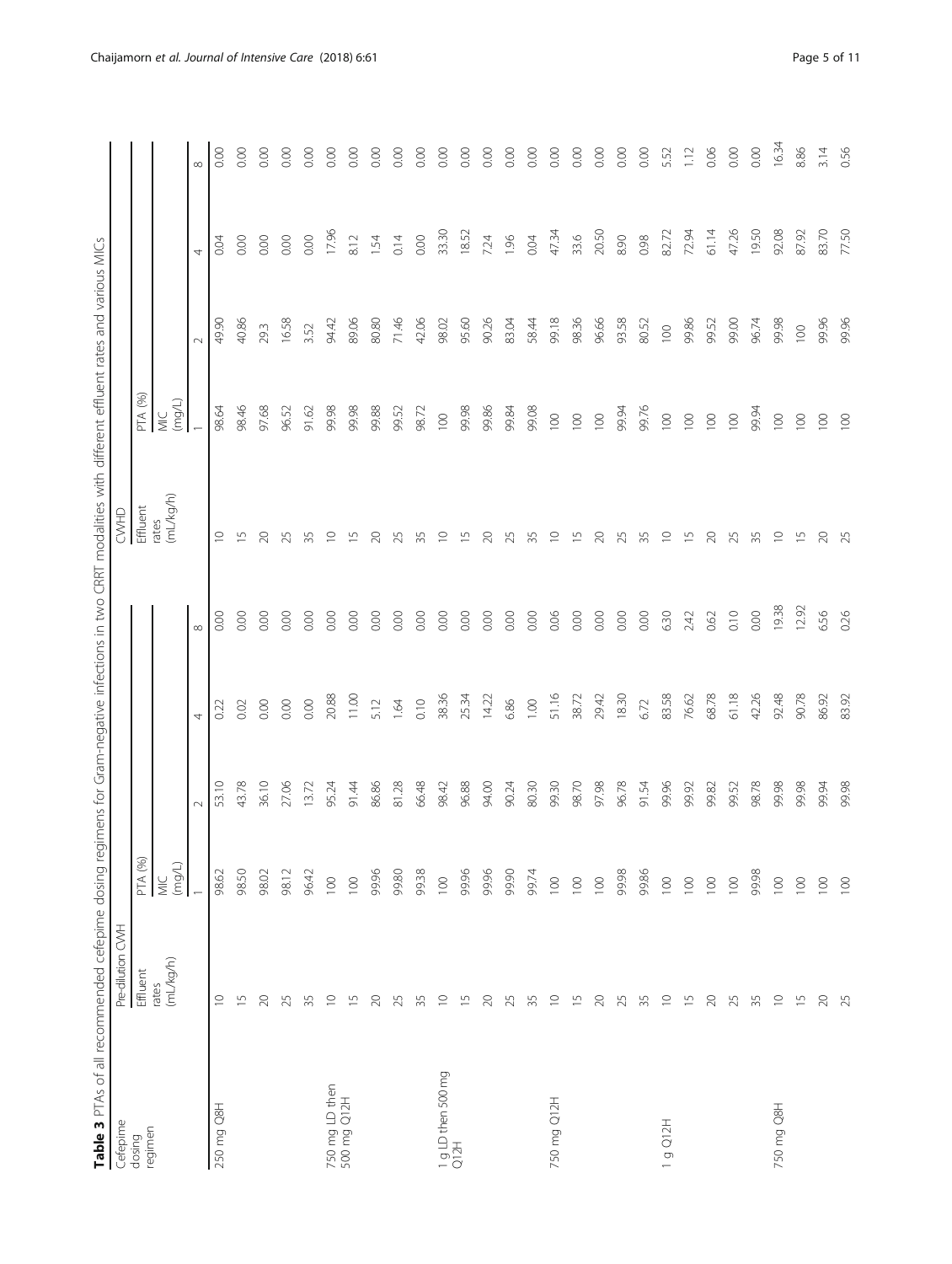| í                                                                                      |  |
|----------------------------------------------------------------------------------------|--|
|                                                                                        |  |
| I                                                                                      |  |
|                                                                                        |  |
|                                                                                        |  |
|                                                                                        |  |
|                                                                                        |  |
|                                                                                        |  |
| j                                                                                      |  |
|                                                                                        |  |
| ļ                                                                                      |  |
| $\overline{a}$                                                                         |  |
|                                                                                        |  |
|                                                                                        |  |
| ì                                                                                      |  |
|                                                                                        |  |
| j                                                                                      |  |
| $\ddot{\phantom{a}}$                                                                   |  |
| į                                                                                      |  |
|                                                                                        |  |
|                                                                                        |  |
|                                                                                        |  |
| ׇ֚֕֡                                                                                   |  |
|                                                                                        |  |
|                                                                                        |  |
|                                                                                        |  |
|                                                                                        |  |
|                                                                                        |  |
|                                                                                        |  |
|                                                                                        |  |
|                                                                                        |  |
| j                                                                                      |  |
|                                                                                        |  |
|                                                                                        |  |
|                                                                                        |  |
|                                                                                        |  |
| <br> <br>                                                                              |  |
|                                                                                        |  |
|                                                                                        |  |
|                                                                                        |  |
|                                                                                        |  |
|                                                                                        |  |
|                                                                                        |  |
| j                                                                                      |  |
|                                                                                        |  |
| י<br>י                                                                                 |  |
|                                                                                        |  |
|                                                                                        |  |
|                                                                                        |  |
|                                                                                        |  |
| j                                                                                      |  |
| j<br>j<br>)                                                                            |  |
|                                                                                        |  |
| I<br>֚֬                                                                                |  |
|                                                                                        |  |
| ļ                                                                                      |  |
| J<br>İ                                                                                 |  |
| I                                                                                      |  |
|                                                                                        |  |
|                                                                                        |  |
|                                                                                        |  |
| I                                                                                      |  |
|                                                                                        |  |
| j                                                                                      |  |
| $\mathbf{r}$<br>j                                                                      |  |
|                                                                                        |  |
| i<br>j<br>5                                                                            |  |
| <b>SIID</b><br>$\vdots$<br>l                                                           |  |
|                                                                                        |  |
|                                                                                        |  |
|                                                                                        |  |
|                                                                                        |  |
|                                                                                        |  |
|                                                                                        |  |
|                                                                                        |  |
|                                                                                        |  |
| ֖֖֖֖֖֪֪ׅ֖֪֪֪ׅ֖֪֪֪֪֦֚֚֚֚֚֚֚֚֚֚֚֚֚֚֚֚֬֝֝֝֝֝֝֝֬֓֝֬֝֬֝֓֬֝֓֬֝֓֬֝֬֝֓֬֝֓֬֝֬֝֓֬֝֬֝֬֝֓֬֝֬֝֬֝֬֝֬ |  |
|                                                                                        |  |
|                                                                                        |  |
| ١                                                                                      |  |
|                                                                                        |  |
| ١                                                                                      |  |
|                                                                                        |  |
|                                                                                        |  |
|                                                                                        |  |
| ֡֡֡                                                                                    |  |
|                                                                                        |  |
|                                                                                        |  |
|                                                                                        |  |
|                                                                                        |  |
| $\overline{a}$                                                                         |  |
|                                                                                        |  |
|                                                                                        |  |
|                                                                                        |  |

| Table 3 PTAs of all recommended cefepime dosing regimens for Gram-negative infections in two CRRT modalities with different effluent rates and various MICs (Continued) |                    |                     |                  |                  |          |                          |                     |                  |                |          |
|-------------------------------------------------------------------------------------------------------------------------------------------------------------------------|--------------------|---------------------|------------------|------------------|----------|--------------------------|---------------------|------------------|----------------|----------|
| Cefepime                                                                                                                                                                | Pre-dilution CVVH  |                     |                  |                  |          | CNAID                    |                     |                  |                |          |
| regimen<br>dosing                                                                                                                                                       | Effluent           | PTA (%)             |                  |                  |          | Effluent                 | PTA (%)             |                  |                |          |
|                                                                                                                                                                         | (mL/kg/h)<br>rates | $($ mg/L)<br>$\leq$ |                  |                  |          | (mL/kg/h)<br>rates       | $($ mg/L)<br>$\leq$ |                  |                |          |
|                                                                                                                                                                         |                    |                     | $\sim$           | $\overline{4}$   | $\infty$ |                          |                     | $\sim$           | $\overline{4}$ | $\infty$ |
|                                                                                                                                                                         | 35                 | 100                 | 99.98            | 73.96            | 0.52     | 35                       | $\overline{5}$      | 99.88            | 54.20          | 0.00     |
| 1 g LD then 750 mg<br>Q8H                                                                                                                                               | $\supseteq$        | 100                 | 100              | 96.12            | 28.10    | $\supseteq$              | $\overline{5}$      | $\Xi$            | 95.98          | 26.90    |
|                                                                                                                                                                         | $\overline{5}$     | 100                 | 100              | 94.92            | 18.86    | $\overline{5}$           | $\overline{5}$      | 100              | 94.26          | 14.62    |
|                                                                                                                                                                         | $\infty$           | 100                 | 100              | 93.08            | 11.82    | 20                       | $\overline{5}$      | 99.98            | 91.14          | 7.50     |
|                                                                                                                                                                         | 25                 | $\overline{100}$    | $\overline{100}$ | 90.62            | 7.00     | 25                       | $\overline{5}$      | $\overline{100}$ | 84.68          | 1.98     |
|                                                                                                                                                                         | 35                 | 100                 | 99.98            | 82.84            | 1.30     | 35                       | $\overline{100}$    | 99.92            | 66.64          | 0.02     |
| 19 Q8H                                                                                                                                                                  | $\supseteq$        | $\geq$              | 100              | 98.58            | 54.02    | $\supseteq$              | $\overline{5}$      | 100              | 98.60          | 51.60    |
|                                                                                                                                                                         | $\overline{5}$     | 100                 | 100              | 98.20            | 45.68    | $\overline{5}$           | $\sum_{i=1}^{n}$    | $\overline{100}$ | 98.14          | 40.96    |
|                                                                                                                                                                         | $\geqslant$        | 100                 | $\overline{100}$ | 97.96            | 35.56    | 20                       | $\overline{5}$      | $\overline{5}$   | 97.54          | 29.68    |
|                                                                                                                                                                         | 25                 | $\overline{5}$      | $\geq$           | 97.96            | 29.46    | 25                       | $\overline{5}$      | $\overline{5}$   | 96.50          | 18.22    |
|                                                                                                                                                                         | 35                 | 100                 | $\geq$           | 96.56            | 13.88    | 35                       | $\overline{100}$    | 100              | 91.62          | 3.58     |
| G<br>$1.75$ g then 1.5 g<br>Q 8 H                                                                                                                                       | $\supseteq$        | 100                 | $\overline{100}$ | 100              | 94.38    | $\supseteq$              | $\overline{5}$      | $\overline{5}$   | 100            | 94.28    |
|                                                                                                                                                                         | $\overline{5}$     | 100                 | $\overline{100}$ | 100              | 92.44    | $\frac{5}{1}$            | $\overline{5}$      | $\overline{5}$   | 99.98          | 91.72    |
|                                                                                                                                                                         | $\gtrsim$          | 100                 | $\geq$           | 100              | 90.04    | 20                       | $\overline{5}$      | $\overline{5}$   | 99.98          | 88.04    |
|                                                                                                                                                                         | 25                 | $\overline{5}$      | $\geq$           | 99.96            | 87.46    | 25                       | $\overline{5}$      | $\overline{5}$   | 99.92          | 79.64    |
|                                                                                                                                                                         | 35                 | 100                 | $\overline{5}$   | 99.96            | 78.62    | 35                       | $\overline{5}$      | 100              | 99.98          | 61.84    |
| g<br>2 g LD then 1.5 g<br>Q8H                                                                                                                                           | $\supseteq$        | $\overline{5}$      | $\overline{100}$ | 100              | 96.04    | $\supseteq$              | $\overline{5}$      | $\overline{5}$   | 100            | 95.3     |
|                                                                                                                                                                         | $\overline{5}$     | 100                 | $\overline{100}$ | 100              | 95.24    | $\frac{5}{1}$            | $\overline{5}$      | $\overline{100}$ | 100            | 94.36    |
|                                                                                                                                                                         | $\gtrsim$          | 100                 | $\overline{5}$   | 99.98            | 93.26    | $\overline{c}$           | $\overline{5}$      | $\overline{5}$   | 99.98          | 90.66    |
|                                                                                                                                                                         | 25                 | 100                 | $\overline{5}$   | $\overline{100}$ | 90.50    | 25                       | $\sum_{i=1}^{n}$    | $\overline{5}$   | 99.98          | 84.60    |
|                                                                                                                                                                         | 35                 | $\overline{5}$      | $\overline{5}$   | $\geq$           | 82.96    | 35                       | $\overline{5}$      | $\overline{5}$   | 99.96          | 66.70    |
| 1.75 g Q8H                                                                                                                                                              | $\supseteq$        | $\overline{5}$      | $\geq$           | $\geq$           | 96.94    | $\supseteq$              | $\overline{5}$      | $\overline{5}$   | 100            | 96.22    |
|                                                                                                                                                                         | $\overline{1}$     | 100                 | $\geq$           | $\geq$           | 96.34    | $\overline{5}$           | $\overline{5}$      | $\overline{100}$ | 100            | 95.70    |
|                                                                                                                                                                         | $\geqslant$        | 100                 | $\overline{5}$   | $\overline{5}$   | 95.42    | 20                       | $\overline{5}$      | $\overline{5}$   | 100            | 94.64    |
|                                                                                                                                                                         | 25                 | 100                 | $\overline{5}$   | $\overline{5}$   | 94.58    | 25                       | $\overline{5}$      | $\overline{5}$   | 100            | 92.00    |
|                                                                                                                                                                         | 35                 | 100                 | $\overline{100}$ | $\overline{5}$   | 89.48    | 35                       | $\overline{100}$    | $\overline{100}$ | 99.98          | 77.76    |
| 2 g LD then 1.75 g<br>Q8H                                                                                                                                               | $\supseteq$        | 100                 | $\overline{5}$   | $\overline{5}$   | 97.80    | $\supseteq$              | $\overline{5}$      | $\overline{100}$ | 100            | 97.44    |
|                                                                                                                                                                         | $\overline{1}$     | 100                 | $\overline{5}$   | $\geq$           | 97.36    | $\overline{\phantom{0}}$ | $\overline{5}$      | $\overline{100}$ | 99.98          | 96.60    |
|                                                                                                                                                                         | $\infty$           | 100                 | 100              | 100              | 96.70    | 20                       | 100                 | 100              | 100            | 95.46    |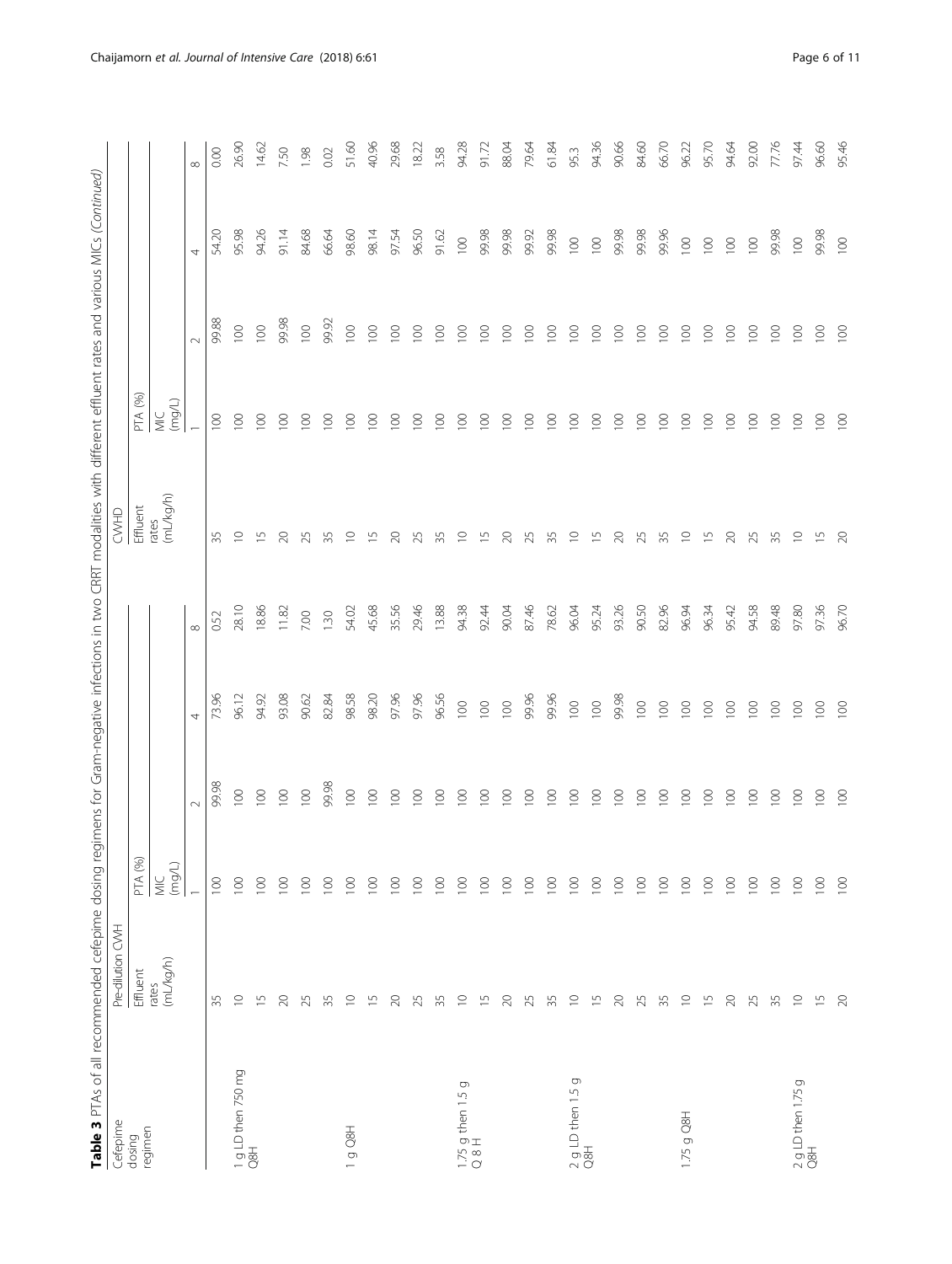| í                        |               |
|--------------------------|---------------|
| .<br>}                   |               |
|                          |               |
|                          |               |
| j                        |               |
| j                        |               |
| ļ<br>י<br>י              |               |
|                          |               |
| i                        |               |
| .<br>.<br>.<br>i         |               |
|                          |               |
| j                        |               |
| ֚֬                       |               |
|                          |               |
|                          |               |
|                          | $\mathbf{r}$  |
|                          |               |
|                          |               |
| <br> <br> <br>           |               |
|                          |               |
|                          |               |
|                          |               |
| j                        |               |
| ì<br>j                   |               |
|                          |               |
| $\frac{1}{2}$            |               |
| i<br>j<br>İ<br>J         |               |
| ֚֬                       |               |
| -<br>-<br>-<br>J         |               |
| I                        |               |
|                          |               |
| į                        |               |
| j<br>j<br>J              |               |
| į<br>i<br>$\overline{ }$ |               |
| $\frac{1}{1}$<br>Š<br>l  |               |
|                          |               |
|                          |               |
| ١                        | ֖֖֖֖֚֚֚֚֚֚֬   |
| ֒<br>ׇ֠֡֡֡               |               |
|                          |               |
|                          |               |
| ١<br>i                   |               |
|                          |               |
| ֡֡֡                      |               |
|                          |               |
|                          |               |
| $\overline{a}$           |               |
|                          |               |
|                          | $\frac{1}{2}$ |
|                          |               |

| rates<br>regimen<br>dosing | Pre-dilution CVVH |                  |                         |                  |          | <b>CNVHD</b>       |                  |                |                  |          |
|----------------------------|-------------------|------------------|-------------------------|------------------|----------|--------------------|------------------|----------------|------------------|----------|
|                            | Effluent          | PTA (%)          |                         |                  |          | Effluent           | PTA (%)          |                |                  |          |
|                            | (mL/kg/h)         | (mg/L)<br>$\leq$ |                         |                  |          | (mL/kg/h)<br>rates | (mg/L)<br>$\leq$ |                |                  |          |
|                            |                   |                  | $\sim$                  | 4                | $\infty$ |                    |                  |                | 4                | $\infty$ |
| 25                         |                   | $\infty$         | $\overline{\mathsf{S}}$ | 99.98            | 95.90    |                    | $\frac{8}{1}$    | S <sub>-</sub> | $\frac{8}{2}$    | 93.20    |
| 55                         |                   | $\infty$         | $\overline{100}$        | $\overline{100}$ | 92.52    | 35                 | $\approx$        | $\approx$      | 99.98            | 82.22    |
| 2 g Q8H                    |                   | 8                | $\approx$               | $\infty$         | 98.60    | $\circ$            | $\approx$        | $\Xi$          | $\infty$         | 98.36    |
|                            |                   | $\frac{8}{1}$    | $\approx$               | $\approx$        | 98.32    |                    | $\approx$        | $\approx$      | $\approx$        | 98.18    |
| 20                         |                   | $\frac{8}{1}$    | $\approx$               | $\overline{0}$   | 98.44    | 20                 | $\approx$        | <u>පි</u>      | $\geq$           | 97.54    |
| 25                         |                   | $\overline{00}$  | $\approx$               | $\approx$        | 98.00    | 25                 | $\approx$        | $\approx$      | $\approx$        | 97.02    |
| 35                         |                   | ≊                | $\overline{100}$        | $\approx$        | 96.66    | 35                 | $\approx$        | $\approx$      | $\overline{100}$ | 91.24    |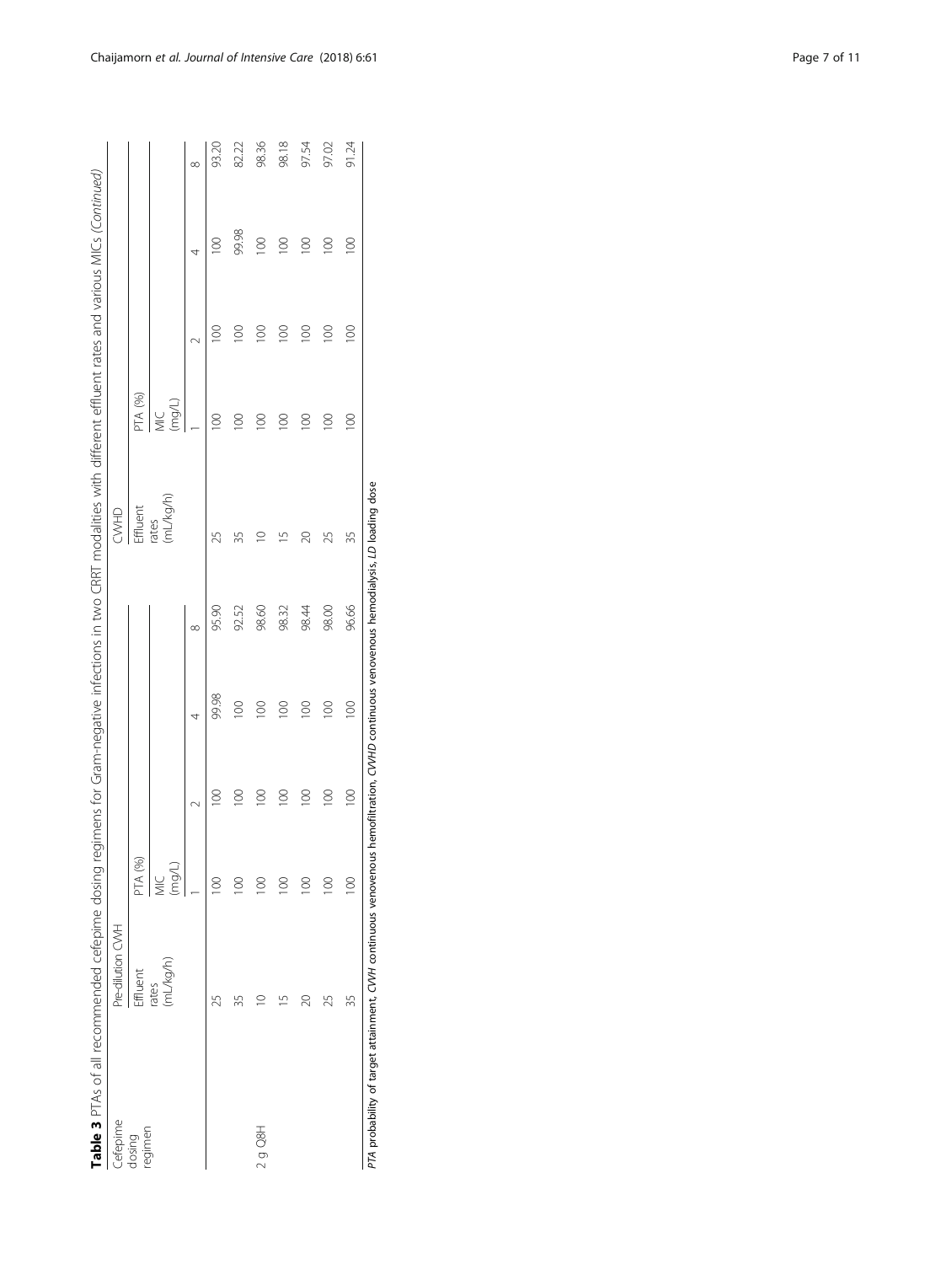| Cefepime dosing          | Pre-dilution CVVH          |                                          | CWHD                       |                                               |
|--------------------------|----------------------------|------------------------------------------|----------------------------|-----------------------------------------------|
| regimens                 | Effluent rate<br>(mL/kg/h) | 48-h trough probability<br>≥ 70 mg/L (%) | Effluent rate<br>(mL/kg/h) | 48-h trough probability<br>$\geq$ 70 mg/L (%) |
| 1 g Q8H                  | 10                         | 0.18                                     | $10$                       | 0.04                                          |
|                          | 15                         | 0.00                                     | $15\,$                     | 0.00                                          |
|                          | $20\,$                     | 0.00                                     | 20                         | 0.00                                          |
|                          | 25                         | 0.00                                     | 25                         | 0.00                                          |
|                          | 35                         | 0.00                                     | 35                         | 0.00                                          |
| 1.75 g LD then 1.5 g Q8H | $10$                       | 26.28                                    | $10$                       | 22.30                                         |
|                          | 15                         | 11.54                                    | 15                         | 7.02                                          |
|                          | $20\,$                     | 4.46                                     | $20\,$                     | 1.44                                          |
|                          | 25                         | 1.26                                     | 25                         | 0.08                                          |
|                          | 35                         | 0.14                                     | 35                         | 0.00                                          |
| 2 g LD then 1.5 g Q8H    | 10                         | 26.04                                    | $10$                       | 21.7                                          |
|                          | 15                         | 13.36                                    | 15                         | 7.40                                          |
|                          | 20                         | 5.12                                     | 20                         | 0.98                                          |
|                          | 25                         | 1.50                                     | 25                         | 0.06                                          |
|                          | 35                         | 0.08                                     | 35                         | 0.00                                          |
| 1.75 g Q8H               | $10$                       | 45.44                                    | $10$                       | 41.30                                         |
|                          | 15                         | 29.14                                    | 15                         | 22.24                                         |
|                          | $20\,$                     | 16.84                                    | $20\,$                     | 7.82                                          |
|                          | 25                         | 7.96                                     | 25                         | 1.94                                          |
|                          | 35                         | 1.22                                     | 35                         | 0.04                                          |
| 2 g LD then 1.75 g Q8H   | $10$                       | 45.12                                    | $10$                       | 42.10                                         |
|                          | 15                         | 32.46                                    | 15                         | 22.30                                         |
|                          | $20\,$                     | 17.16                                    | $20\,$                     | 7.78                                          |
|                          | 25                         | 8.04                                     | 25                         | 1.76                                          |
|                          | 35                         | 1.38                                     | 35                         | 0.04                                          |
| 2 g Q8H                  | 10                         | 61.04                                    | $10$                       | 58.10                                         |
|                          | 15                         | 47.86                                    | 15                         | 40.52                                         |
|                          | $20\,$                     | 33.48                                    | 20                         | 20.84                                         |
|                          | 25                         | 20.90                                    | 25                         | 8.98                                          |
|                          | 35                         | 6.52                                     | 35                         | 0.26                                          |

<span id="page-7-0"></span>Table 4 The probability of developing neurotoxicity from selected cefepime dosing regimens

CVVH continuous venovenous hemofiltration, CVVHD continuous venovenous hemodialysis, LD loading dose

when volume of distribution increases. Given that AKI patients may have well-preserved non-renal drug clearance [[32](#page-10-0)], an average non-renal clearance gathered from previously published studies  $(24.33 \pm 11.25 \text{ mL/min})$  was similar to the values reported from healthy volunteers and patients with renal insufficiency in a range of 10–30 mL/ min [[3](#page-9-0), [4](#page-9-0), [33\]](#page-10-0). Additionally, hypoalbuminemia occurred in ICU patients was reported in a range of 40–50% [[34](#page-10-0)] and could increase free drug concentrations that would be removed by CRRT, the liver, and the kidney. Given these reasons described earlier, the loading dose concept is very crucial to attain the PTA target in these situations.

An effluent rate contributes to extracorporeal clearance defined by the described equation. Higher effluent rate requires a higher dose to compete the PTA target in the population. When CRRT setting was prescribed with an effluent rate of 35 mL/kg/h, cefepime doses would be 2 g LD followed by 1.75–2 g every 8 h for P. aeruginosa (MIC of 8 mg/L) to achieve the PTA target. Undoubtedly, if the lower effluent rates of 10–15 mL/kg/h were utilized, the lower cefepime loading dose of 1.75 g was suggested with same maintenance doses as compared with using KDIGO-recommended effluent rates of 20–25 mL/kg/h (Table [5\)](#page-8-0).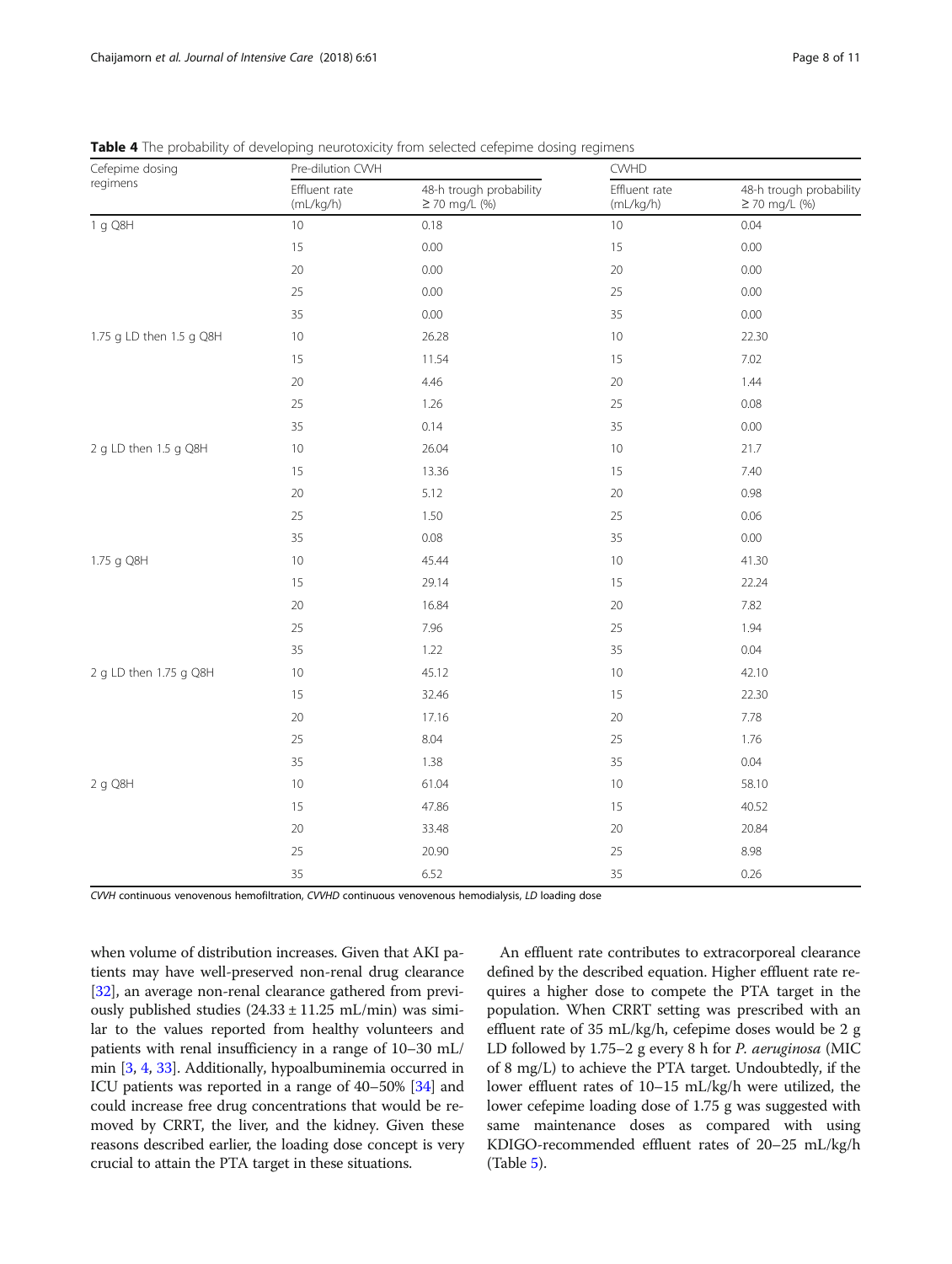| Actual MIC<br>(mq/L) | Target<br>$MIC*$<br>(mq/L) | Effluent rates<br>(mL/kg/h) | <b>CWH</b><br>(pre-hemofilter dilution) | <b>CWHD</b>                 |
|----------------------|----------------------------|-----------------------------|-----------------------------------------|-----------------------------|
|                      | $\overline{4}$             | $10 - 15$                   | 250 mg Q8H                              | 250 mg Q8H                  |
|                      |                            | $20 - 25$                   | 250 mg Q8H                              | 250 mg Q8H                  |
|                      |                            | 35                          | 250 mg Q8H                              | 250 mg Q8H                  |
| $\overline{2}$       | 8                          | $10 - 15$                   | 750 mg LD then<br>500 mg Q12H           | 1 g LD then<br>500 mg Q12H  |
|                      |                            | $20 - 25$                   | 1 g LD then<br>500 mg Q12H              | 750 mg Q12H                 |
|                      |                            | 35                          | 750 mg Q12H                             | 1 g Q12H                    |
| 16<br>$\overline{4}$ | $10 - 15$                  | 750 mg Q8H                  | 1 g LD then<br>750 mg Q8H               |                             |
|                      |                            | $20 - 25$                   | 1 g LD then<br>750 mg Q8H               | 1 g Q8H                     |
|                      |                            | 35                          | 1 g Q8H                                 | 1 g Q8H                     |
| 8                    | 32                         | $10 - 15$                   | 1.75 g LD then<br>1.5 g Q8H             | 1.75 g LD then<br>1.5 g Q8H |
|                      |                            | $20 - 25$                   | 2 g LD then<br>1.5 g Q8H                | 1.75 g Q8H                  |
|                      |                            | 35                          | 2 g LD then<br>1.75 g Q8H               | 2 g Q8H                     |

<span id="page-8-0"></span>Table 5 Recommendations of cefepime dosing regimens for treating P. aeruginosa infections with various MICs in critically ill patients receiving CRRT

CVVH continuous venovenous hemofiltration, CVVHD continuous venovenous hemodialysis, LD loading dose

\*Pharmacodynamic target defined as at least 70% of the cumulative percentage of a 48-h period with four times MIC (70% fT>4MIC)

Some drugs can be removed by membrane interaction known as the adsorption phenomenon. Although the clinical significance has not been evaluated, CRRT hemofilter types do not significantly affect extracorporeal drug clearance and selection of drug dosing regimen due to early saturation of this phenomenon [[20\]](#page-10-0).

Owing to the assumption of MCS that generates only adult patients using pharmacokinetic parameters from previously published studies and ICU patient's body weights, those recommendations of cefepime should be applied for only patients who match our assumption such as anuric patients, same effluent flow rates. Another limitation of our study is the MIC breakpoint from

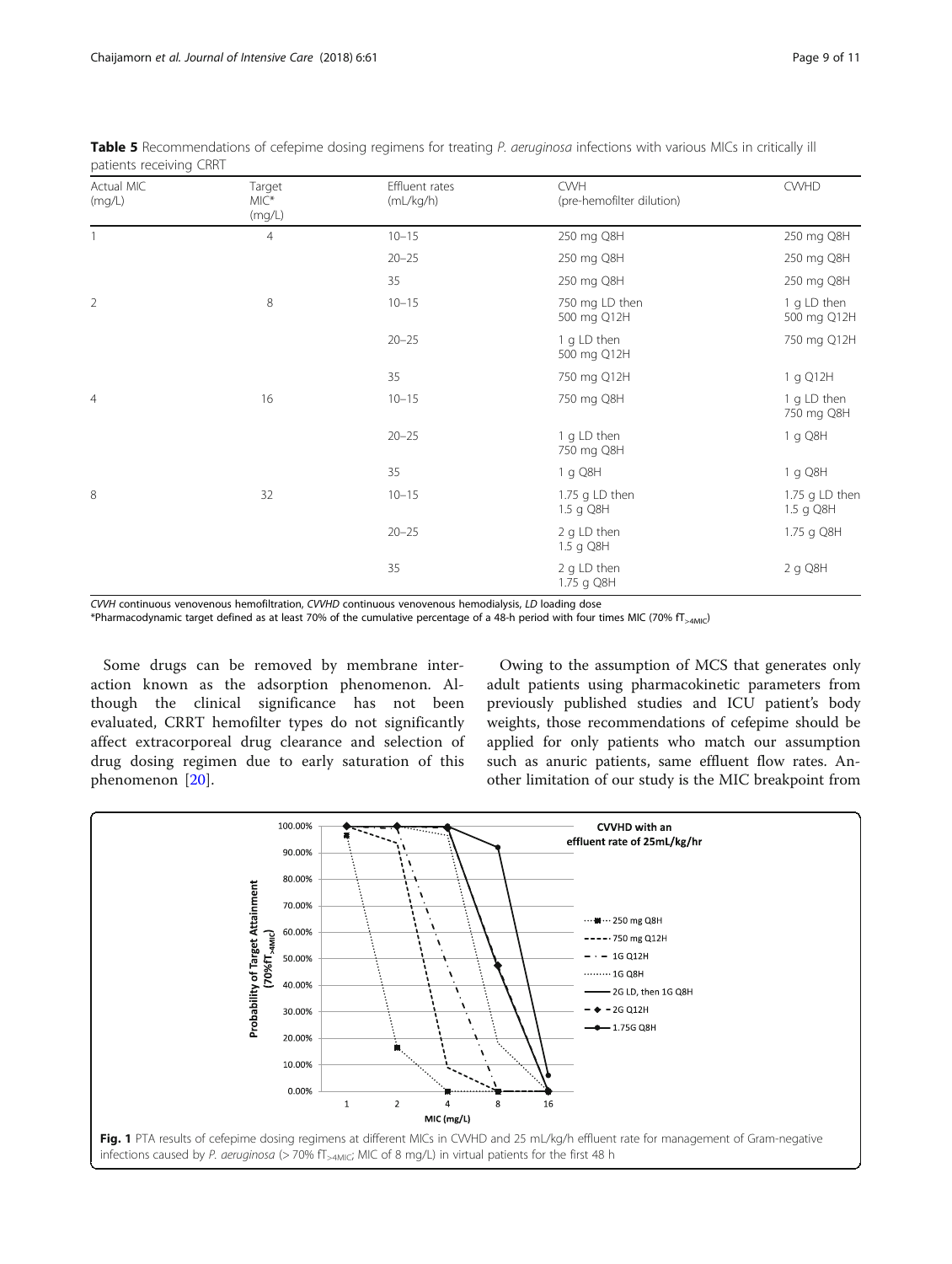<span id="page-9-0"></span>the Clinical Laboratory Standards Institute [[31\]](#page-10-0) used in the models. This value of 8 mg/L in the study implies a worst situation of when a susceptible P. aeruginosa for cefepime is reported. The dosing recommendations therefore would be adjusted for the settings that have lower reported MICs as shown in Table [5](#page-8-0) and Fig. [1](#page-8-0). In addition, Su and colleagues conducted a hospital-based retrospective study in 90 hospitalized patients. The results showed that the survival rate of patients with a positive blood culture for susceptible P. aeruginosa receiving cefepime as the primary therapy was significantly lower in a group with a higher MIC  $(> 4 \text{ mg/L})$  compared with that in the lower MIC group  $( $4 \text{ mg/L}$ )$ (72.6% vs 23.5%,  $p < 0.0001$ ) [[35](#page-10-0)]. Consequently, we suggested to dose cefepime based on MIC values of each setting (Table [5\)](#page-8-0). An alternative therapy might be considered when a patient who has *P. aeruginosa* infection with a cefepime MIC of > 4 mg/L was identified.

Clinical validation of these results is warranted. Reconsidering using these regimens from clinically available resources in critically ill patients would be suggested, and close monitoring of efficacy when prescribing the conventional dosing regimen is very important.

## Conclusion

The MCS technique can be a valuable tool for evaluating drug dosing in critically ill patients receiving CRRT when limited pharmacokinetic data is a major concern. These results revealed that the optimal doses for critically ill patient receiving CRRT were higher than recommended doses form clinical available resources for treating P. aeruginosa. The dosing regimen of 2 g LD was followed by 1500–1750 mg every 8 h for critically ill patients receiving CRRT with KDIGO-recommended effluent rates. If the higher effluent rate is prescribed, drug doses should be increased. The MIC values of each setting were an important factor to design cefepime dosing regimens. Clinical study is absolutely needed to validate our recommendations.

#### Abbreviations

AKI: Acute kidney injury; CL: Clearance; CL<sub>HD</sub>: Transmembrane clearance; CL<sub>HF</sub>: Transmembrane clearance; CL<sub>NR</sub> : Non-renal clearance; CLSI: Clinical Laboratory Standards Institute; CRRT: Continuous renal replacement therapy; CVVH: Continuous venovenous hemofiltration; CVVHD: Continuous venovenous hemodialysis; fT<sub>>4MIC</sub>: The cumulative percentage of a 48-h period with four times MIC; g: Gram; h: Hour; ISN: International Society of Nephrology; k: Elimination rate constant; KDIGO: Kidney Disease: Improving Global Outcomes; kg: Kilogram; L: Liter; LD: Loading dose; MCS: Monte Carlo simulations; mg: Milligram; MIC: Minimum inhibitory concentration; mL: Milliliter; N: Number; PTA: Probability of target attainment; q: Every;  $Q_{\text{blood}}$ : Blood flow rate;  $Q_{\text{d}}$ : Dialysate flow rate;  $Q_{\text{plasma}}$ : Plasma flow rate;  $Q_{\text{replacement}}$ : Replacement fluid flow rate;  $Q_{\text{uf}}$ : Ultrafiltrate flow rate; <sup>2</sup>: Population-specific correlation; SA: Saturation coefficient; SC: Sieving coefficient; SD: Standard deviation; SEA-AKI: Southeast Asia entitled The Epidemiology and Prognostic Factors for Mortality in Intensive Care Unit Patients with Acute Kidney Injury in Southeast Asia;  $V_{d}$ : Volume of distribution

#### Acknowledgements

We would like to thank Associate Professor Dr. Wibul Wongpoowarak for the helpful comments of our simulations in the study and Associate Professor Dr. Chalermsri Pummangura for all great advice and support. We also would like to thank Assistant Professor Dr. Dhakrit Rungkitwattanakul for proof reading the article.

## Funding

This study was supported by a grant from the Siam University. The funding source had no role in the study design, the collection, analysis and interpretation of data, the writing of the article, and the decision to submit it for publication.

# Availability of data and materials

The datasets used and/or analyzed during the current study are available from the corresponding author on reasonable request.

#### Authors' contributions

WC contributed to the conception and design, acquisition of data, analysis and interpretation of data, and drafting and revising the manuscript. TC and AB analyzed and interpreted the data regarding simulations and probability of target attainment. NS was involved in data collection and drafting and revising the manuscript. SP interpreted the data regarding simulations and probability of target attainment and was also involved in drafting and revising the manuscript. All authors read and approved the final manuscript.

#### Ethics approval and consent to participate Not applicable.

## Consent for publication

Not applicable.

#### Competing interests

The authors declare that they have no competing interests.

#### Publisher's Note

Springer Nature remains neutral with regard to jurisdictional claims in published maps and institutional affiliations.

#### Author details

<sup>1</sup> Faculty of Pharmacy, Siam University, 38 Petkasem Road, Bangwa, Pasicharoen, Bangkok 10160, Thailand. <sup>2</sup> Division of Nephrology, Department of Medicine, Faculty of Medicine, Chulalongkorn University, and King Chulalongkorn Memorial Hospital, Bangkok, Thailand. <sup>3</sup>Department of Clinical Pharmacy, Faculty of Pharmaceutical Sciences, Prince of Songkla University, Songkhla, Thailand. <sup>4</sup>School of Pharmaceutical Sciences, University of Phayao Phayao, Thailand.

#### Received: 2 July 2018 Accepted: 30 August 2018 Published online: 12 September 2018

#### References

- 1. Kidney Disease: Improving global outcomes (KDIGO) acute kidney injury work group. KDIGO clinical practice guideline for acute kidney injury. Kidney Inter Suppl 2012; 2: 1–138.
- 2. Maxipime® [package insert]. Lake Forest, IL: Hospira, Inc; 2012.
- Nye KJ, Shi YG, Andrews JM, Wise R. Pharmacokinetics and tissue penetration of cefepime. J Antimicrob Chemother. 1989;24:23–8.
- 4. Barbhaiya RH, Knupp CA, Forgue ST, Matzke GR, Guay DRP, Pittman KA. Pharmacokinetics of cefepime in subjects with renal insufficiency. Clin Pharmacol Ther. 1990;48:268–76.
- 5. Shaw AR, Chaijamorn W, Mueller BA. We underdose antibiotics in patients on CRRT. Semin Dial. 2016;29(4):278–80.
- 6. Kollef MF, Sherman G, Ward S, Fraser VJ, et al. Inadequate antimicrobial treatment of infections: a risk factor for hospital mortality among critically ill patients. Chest. 1999;115:462–74.
- 7. Lewis SJ, Mueller BA. Antibiotic dosing in patients with kidney injury; "enough but not too much". J Intensive Care Med. 2016;31:164–76.
- 8. Isla A, Gascon AR, Maynar J, Arzuaga A, Toral D, Pedraz JL. Cefepime and continuous renal replacement therapy (CRRT): in vitro permeability of two